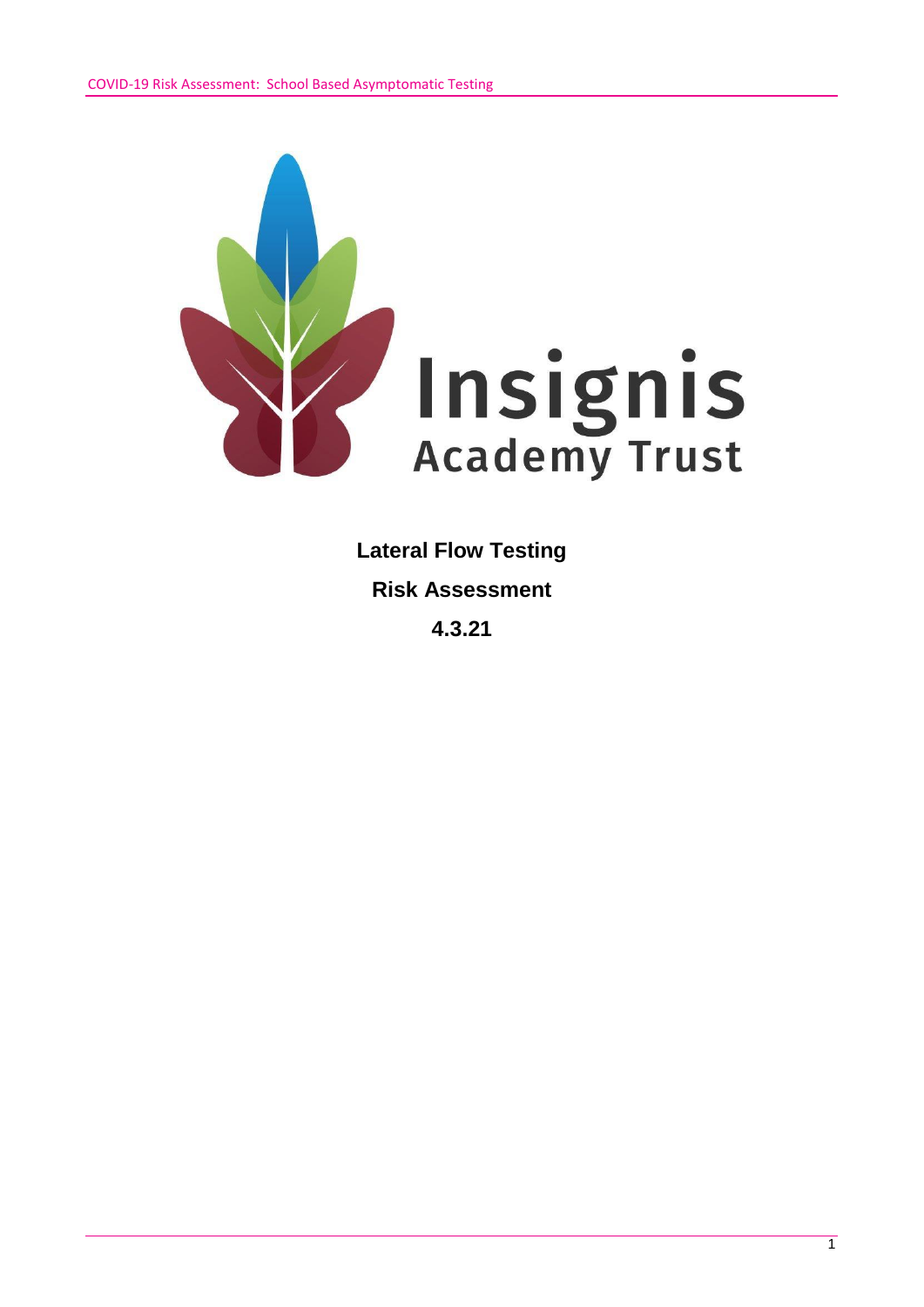## **Introduction**

This risk assessment relates the Asymptomatic Testing Program that was been announced by the Department for Education (DfE) for commencement in January 2021.

The school-based program will utilise the Lateral Flow Device (LFDs) rapid test. Based upon clinical evidence these tests, when used effectively, can help identify people who have high levels of virus but who do not have symptoms and would not otherwise be coming forward for a test. It is therefore hoped that the chain of possible infection can be reduced through this school-based program.

This testing program is only intended for potential asymptomatic pupils and staff. Symptomatic pupils and staff will be required to undertake standard offsite testing options.

The testing program contains the following elements:

 Asymptomatic Mass Testing - Return to onsite learning: During the first week of term (week commencing 4th January) secondary schools are asked to set up testing sites and prepare to test as many pupils and staff as possible. The intention is that testing will begin as soon as possible but by the second week of term at the latest, with pupils who are children of critical workers, those defined as vulnerable and those who are in examination years being prioritised for early testing. Schools that have made the required preparations, as identified within the DfE/NHS guidance documentation and this risk assessment, may commence testing during the week commencing 4<sup>th</sup> January.

Individuals will undergo two tests spaced 3 to 5 days apart. The aim is to identify asymptomatic pupils and staff to reduce the level of potential infection within schools at the point at which there is a return to onsite learning at the start of the Spring term in line with the dates advised by the DfE.

 Asymptomatic Weekly Routine Testing - Staff: After the initial mass testing all secondary school staff will be able to have routine testing once a week. The aim is to identify asymptomatic staff to reduce the level of potential infection within schools.

An individual will only be told if they test positive on a 'lateral flow' test and will be advised that if they do not hear anything further to assume it was negative. A small number of individuals may need to repeat the test if the first test was invalid or void for some reason.

Any pupil or member of staff who tests positive on the lateral flow test will need to leave school, self-isolate, however there is currently no requirement to take a further Polymerase Chain Reaction (PCR) test.

The risks and required control measures have been identified at Trust Level using DfE and NHS guidance and its experience from participating in a pilot testing programme. Our testing system has also been advised to our Public Liability Insurer. Schools are required to:

- Identify any additional school-specific controls that may be required for operation; and
- Confirm all identified required control measures are in place.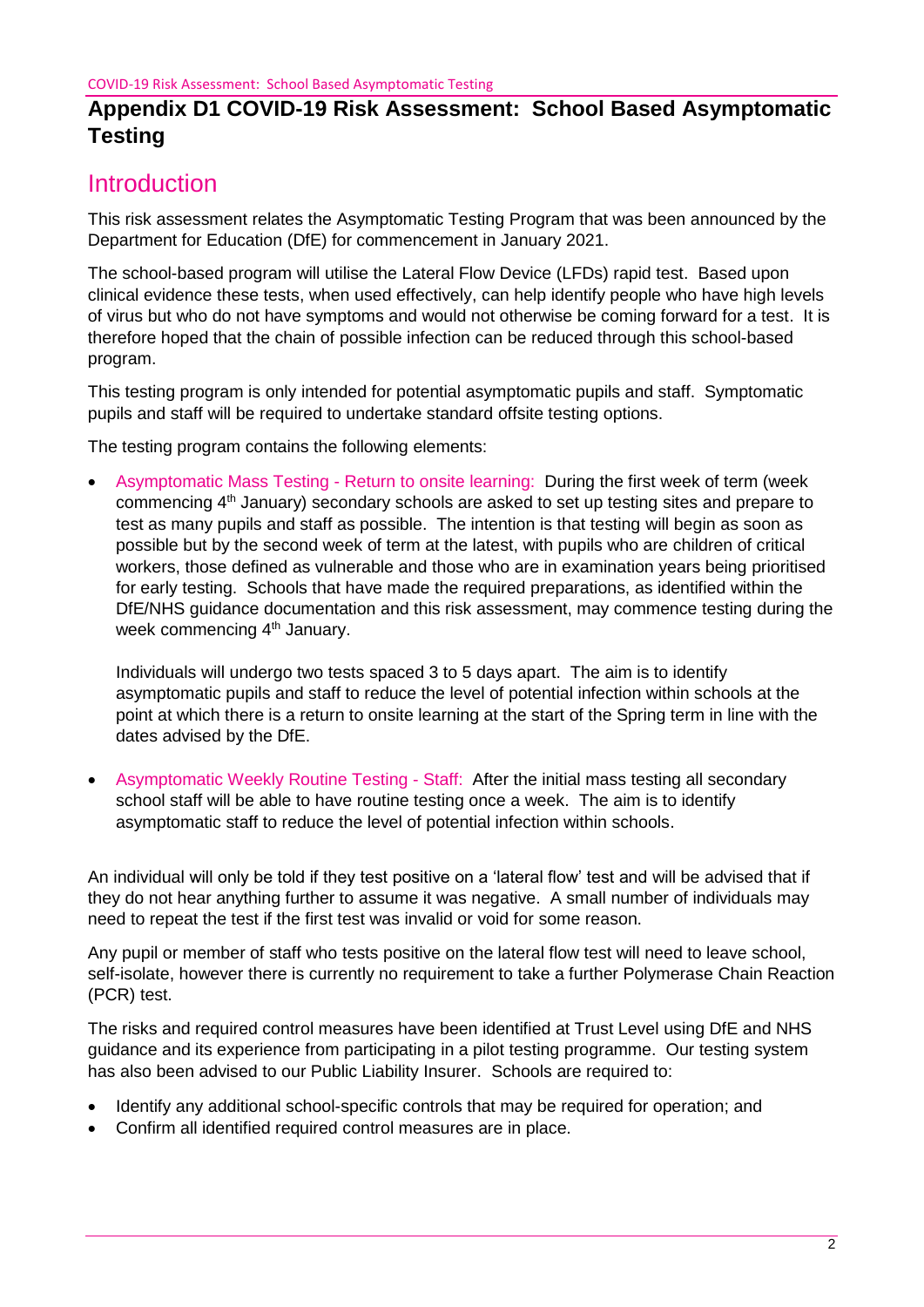| <b>School Name:</b>                                       | SHFGS/PRS             | <b>Trust Risk Assessment -</b><br>Name: | G Fav      |
|-----------------------------------------------------------|-----------------------|-----------------------------------------|------------|
| <b>Local Completion managed by -</b><br>Name:             | S Lintott/W Harrisson | Assessment conducted by<br>- Job title: | CEO        |
| <b>Local Completion managed by -</b><br><b>Job Title:</b> | <b>Quality Lead</b>   | <b>Version Date:</b>                    | 04/03/2021 |
| <b>Assessment Date:</b>                                   | 04/03/2021            |                                         |            |

| <b>Identified Risk</b>         |                                                                                                                                                                      |                                                                                                                                                                                                                                                                                                                                                                                                                                                                                                                                                                                                                                                                                                                                                                                                                                                                                                                                                                                                                                                                                                                                                                                                                                                                                                                                                                                                                                                                                                                                                                                                                                                                                                                                                                                                                                                                                                                                                                                                                                                                                                                                                                                                                                                                                                                                                                                   |                      |
|--------------------------------|----------------------------------------------------------------------------------------------------------------------------------------------------------------------|-----------------------------------------------------------------------------------------------------------------------------------------------------------------------------------------------------------------------------------------------------------------------------------------------------------------------------------------------------------------------------------------------------------------------------------------------------------------------------------------------------------------------------------------------------------------------------------------------------------------------------------------------------------------------------------------------------------------------------------------------------------------------------------------------------------------------------------------------------------------------------------------------------------------------------------------------------------------------------------------------------------------------------------------------------------------------------------------------------------------------------------------------------------------------------------------------------------------------------------------------------------------------------------------------------------------------------------------------------------------------------------------------------------------------------------------------------------------------------------------------------------------------------------------------------------------------------------------------------------------------------------------------------------------------------------------------------------------------------------------------------------------------------------------------------------------------------------------------------------------------------------------------------------------------------------------------------------------------------------------------------------------------------------------------------------------------------------------------------------------------------------------------------------------------------------------------------------------------------------------------------------------------------------------------------------------------------------------------------------------------------------|----------------------|
| Planning Time and<br>Resources | <b>Specific risk details</b><br>The school is not able to plan and<br>make the logistical arrangements<br>required to facilitate the testing in<br>the time provided | <b>Required Control Measures</b><br>The school has been able to utilise time within the<br>first week of term (week commencing 4 <sup>th</sup> January), if<br>required, to put the specified arrangements in place.<br>A Trust Leader has been identified to lead and<br>$\bullet$<br>oversee the school-based testing program.<br>The school has put in place a quality management<br>system, in line with DfE/NHS requirements, and has<br>a designated Quality Lead who has accountability for<br>quality and risk management of the testing program.<br>The Quality Lead has a clear escalation and decision<br>mechanism process.<br>The school has a quality management plan in place<br>prior to the start of the testing that meets the<br>requirements of DfE guidance and includes the<br>following elements:<br>Training<br>٠<br>Observation of the testing process<br>Monitoring<br>٠<br><b>Risk Assessment</b><br>٠<br>Recording and Reporting<br>The school has not been required to put in place<br>testing ahead of pupil return to onsite learning.<br>Testing is to start from 4 <sup>th</sup> January and guidance,<br>including template communication material and<br>consent forms, have been provided by the Trust and<br>DfE.<br>Mass testing will commence from the 1 <sup>st</sup> of March<br>and once the correct logistical arrangements have<br>been put in place to ensure a safe and effective<br>testing facility.<br>Testing Staff have been provided with the DfE/NHS<br>training modules and will be followed as required by<br>applicable personnel - detailed further later.<br>Guidance documentation has been provided by the<br>Trust and the DfE / NHS and will be followed in the<br>establishment of the testing program.<br>Schools have been provided with full details of the<br>$\bullet$<br>KIT that will be supplied within the NHS Test & Trace<br>deliveries and the Kit that is required to be sourced<br>locally. All required Kit has been secured.<br>First starter packs of up to 1,000 test kits, along with<br>PPE and PCR tests will arrive at all secondary<br>schools from 8am on $4th$ January – a member of staff<br>has been identified to be on site to receive the<br>delivery. Further deliveries will be received on 5 <sup>th</sup><br>and 6 <sup>th</sup> January.<br>School-specific additional controls | <b>Complete</b><br>☑ |
|                                |                                                                                                                                                                      | $\bullet$ N/A                                                                                                                                                                                                                                                                                                                                                                                                                                                                                                                                                                                                                                                                                                                                                                                                                                                                                                                                                                                                                                                                                                                                                                                                                                                                                                                                                                                                                                                                                                                                                                                                                                                                                                                                                                                                                                                                                                                                                                                                                                                                                                                                                                                                                                                                                                                                                                     |                      |
| <b>Testing Location</b>        | The school does not have a suitable<br>location within their estate to<br>manage testing                                                                             | The school has identified a secure location for the<br>$\bullet$<br>safe storage of new testing kits (with a temperature of<br>between 2°C and 30°C) and for the separate storage<br>of clinical waste prior to collection.<br>The school has identified a testing location that<br>meets the minimum space requirements. The room<br>can accommodate testing bays and maintain social<br>distancing requirements for all movements within the<br>room, including the integration of a one-way system<br>of movement for those attending testing<br>(incorporating separate entrance and exits). Layout<br>Options, as detailed within the NHS guidance<br>document, will be used.                                                                                                                                                                                                                                                                                                                                                                                                                                                                                                                                                                                                                                                                                                                                                                                                                                                                                                                                                                                                                                                                                                                                                                                                                                                                                                                                                                                                                                                                                                                                                                                                                                                                                                | ☑                    |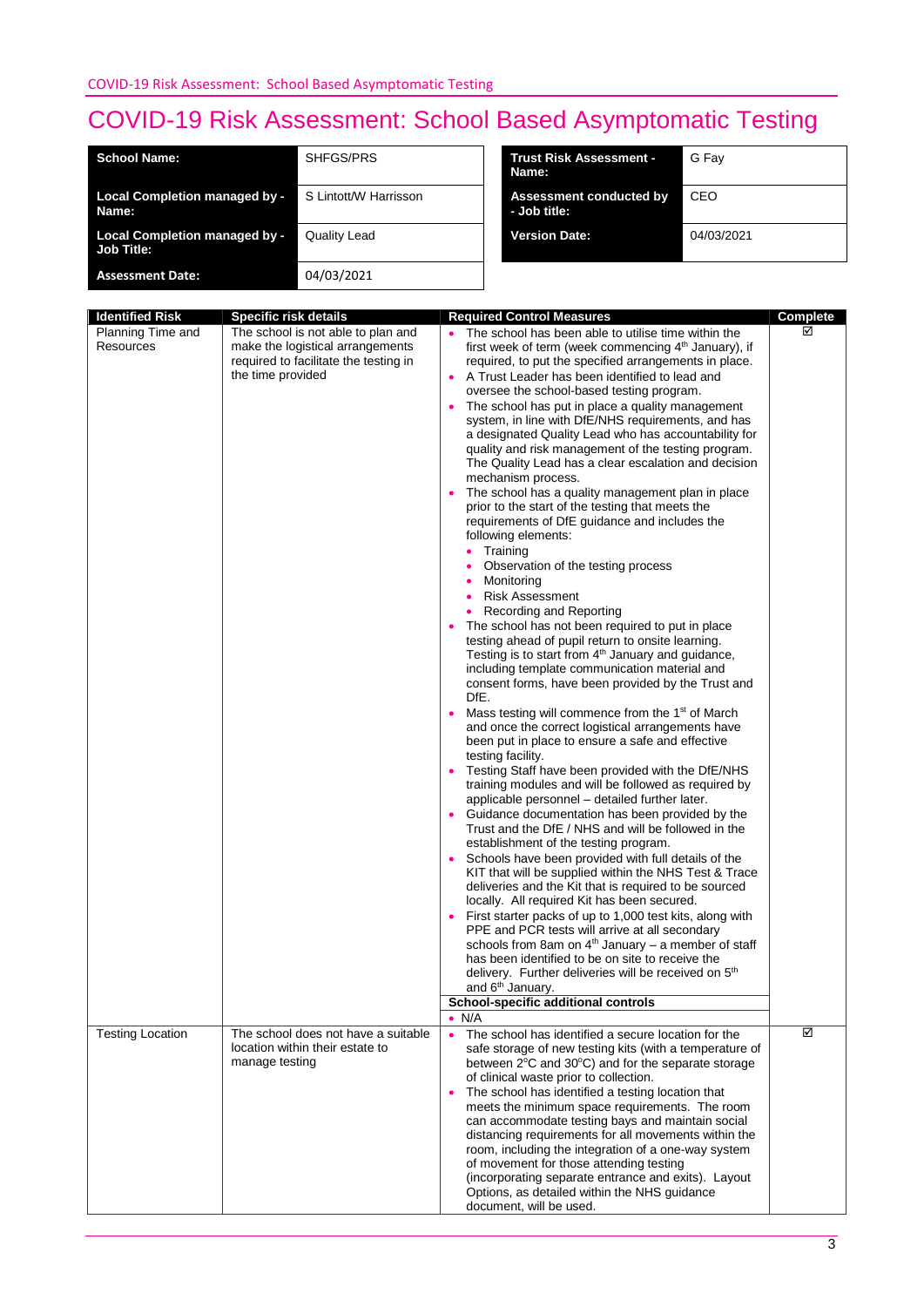| <b>Identified Risk</b>  | <b>Specific risk details</b>                            | <b>Required Control Measures</b>                                                                                                                                                                                                                                                                                                                                                                                                                                                                                                                                                                                                                                                                                                                                                                                                                                                                                                                                                                                                                                                                                                                                                                                                                                                                                                                                                                                                                                                                                                                                                                                                                                                                                                                                                                                                                                                                                                                                                                                                                                                                                                                                                                                                                                                                                                                                                                                                                                                                                                                                                                                                                                                                                                                                                  | <b>Complete</b> |
|-------------------------|---------------------------------------------------------|-----------------------------------------------------------------------------------------------------------------------------------------------------------------------------------------------------------------------------------------------------------------------------------------------------------------------------------------------------------------------------------------------------------------------------------------------------------------------------------------------------------------------------------------------------------------------------------------------------------------------------------------------------------------------------------------------------------------------------------------------------------------------------------------------------------------------------------------------------------------------------------------------------------------------------------------------------------------------------------------------------------------------------------------------------------------------------------------------------------------------------------------------------------------------------------------------------------------------------------------------------------------------------------------------------------------------------------------------------------------------------------------------------------------------------------------------------------------------------------------------------------------------------------------------------------------------------------------------------------------------------------------------------------------------------------------------------------------------------------------------------------------------------------------------------------------------------------------------------------------------------------------------------------------------------------------------------------------------------------------------------------------------------------------------------------------------------------------------------------------------------------------------------------------------------------------------------------------------------------------------------------------------------------------------------------------------------------------------------------------------------------------------------------------------------------------------------------------------------------------------------------------------------------------------------------------------------------------------------------------------------------------------------------------------------------------------------------------------------------------------------------------------------------|-----------------|
|                         |                                                         | The location identified for testing has been calculated<br>to have sufficient capacity to facilitate the scheduled<br>program (based upon NHS guidance of 11 tests per<br>testing desk per hour).<br>The school will facilitate a significant element of Mass<br>Testing prior to all year groups returning to onsite<br>learning so enabling a suitable location to be<br>identified that is not required for timetabled learning.<br>The school will facilitate twice weekly routine testing<br>٠<br>for staff during non-timetabled core hours<br>• The school will facilitate weekly routine testing for<br>students during lockdown.<br>The school will facilitate the testing of all students in<br>their return to school on 8 <sup>th</sup> March 2021. All students<br>will receive 3 tests, 3-5 days apart by the 18 <sup>th</sup><br>The school may start testing of students from the 1 <sup>st</sup><br>٠<br>of March 2021<br>School-specific additional controls                                                                                                                                                                                                                                                                                                                                                                                                                                                                                                                                                                                                                                                                                                                                                                                                                                                                                                                                                                                                                                                                                                                                                                                                                                                                                                                                                                                                                                                                                                                                                                                                                                                                                                                                                                                                    |                 |
| <b>Testing location</b> | The testing location may increase<br>virus transmission | $\bullet$ N/A<br>The identified location will be able to meet cleaning<br>$\bullet$<br>requirements, i.e. non-porous floor and fully<br>wipeable contact surfaces.<br>The identified location has all required cleaning<br>materials accessible, which have been secured to<br>ensure sufficient supply.<br>• Any additional Supplies costs will be reclaimed from<br>the additional DFE funding for testing.<br>Cleaning of all surfaces, in line with COVID-19<br>$\bullet$<br>protocols, will be undertaken between each test.<br>The DfE/NHS online training modules that are<br>required to be undertaken and have successful<br>assessments by all testing staff, include the following<br>applicable modules which are applicable to reduce<br>virus transmission:<br>Infection prevention and control measures<br>Cleaning protocols<br>Appropriate use of PPE<br>Test kit storage<br>How to deal with any contamination or other<br>incidents<br>• Waste management<br>All staff supporting the testing will be required to<br>$\bullet$<br>maintain social distance whilst pupils and staff self-<br>administer the tests<br>Full PPE will be worn by all staff who are supporting<br>testing. The wearing and changing of PPE will be<br>undertaken in line with NHS guidance and training<br>provided.<br>All waste generated within the testing location will be<br>$\bullet$<br>disposed of in line with NHS guidance, including the<br>use of yellow and Tiger bags (provided within the<br>testing kit) for the identification of healthcare waste.<br>The schools waste collector has been contacted and<br>confirmed their ability to collect the healthcare waste<br>from the school site.<br>Spillages - any spillages are cleaned up immediately<br>and thoroughly by staff in appropriate PPE. Testing in<br>the affected area is paused until it is safe to continue.<br>Only Asymptomatic pupils and staff can be tested.<br>٠<br>Symptomatic pupils and staff will be referred to offsite<br>testing options.<br>All staff and pupil attending tests will be required to<br>maintain social distance and wear face masks in line<br>with existing requirements for communal areas.<br>All staff and pupils will be required to use hand<br>$\bullet$<br>sanitiser on arrival at the testing location.<br>All staff and pupils attending tests will use the<br>$\bullet$<br>identified one-way system as well as the distinct<br>entrance and exit of the testing location.<br>Existing Year Group Bubbles will have distinct testing<br>٠<br>times. Staff social distancing and conduct will not<br>impact upon bubble contamination.<br>Transfer of pupils from class to test location will be<br>carefully supervised with socially distanced queuing. | ☑               |
|                         |                                                         | School-specific additional controls                                                                                                                                                                                                                                                                                                                                                                                                                                                                                                                                                                                                                                                                                                                                                                                                                                                                                                                                                                                                                                                                                                                                                                                                                                                                                                                                                                                                                                                                                                                                                                                                                                                                                                                                                                                                                                                                                                                                                                                                                                                                                                                                                                                                                                                                                                                                                                                                                                                                                                                                                                                                                                                                                                                                               |                 |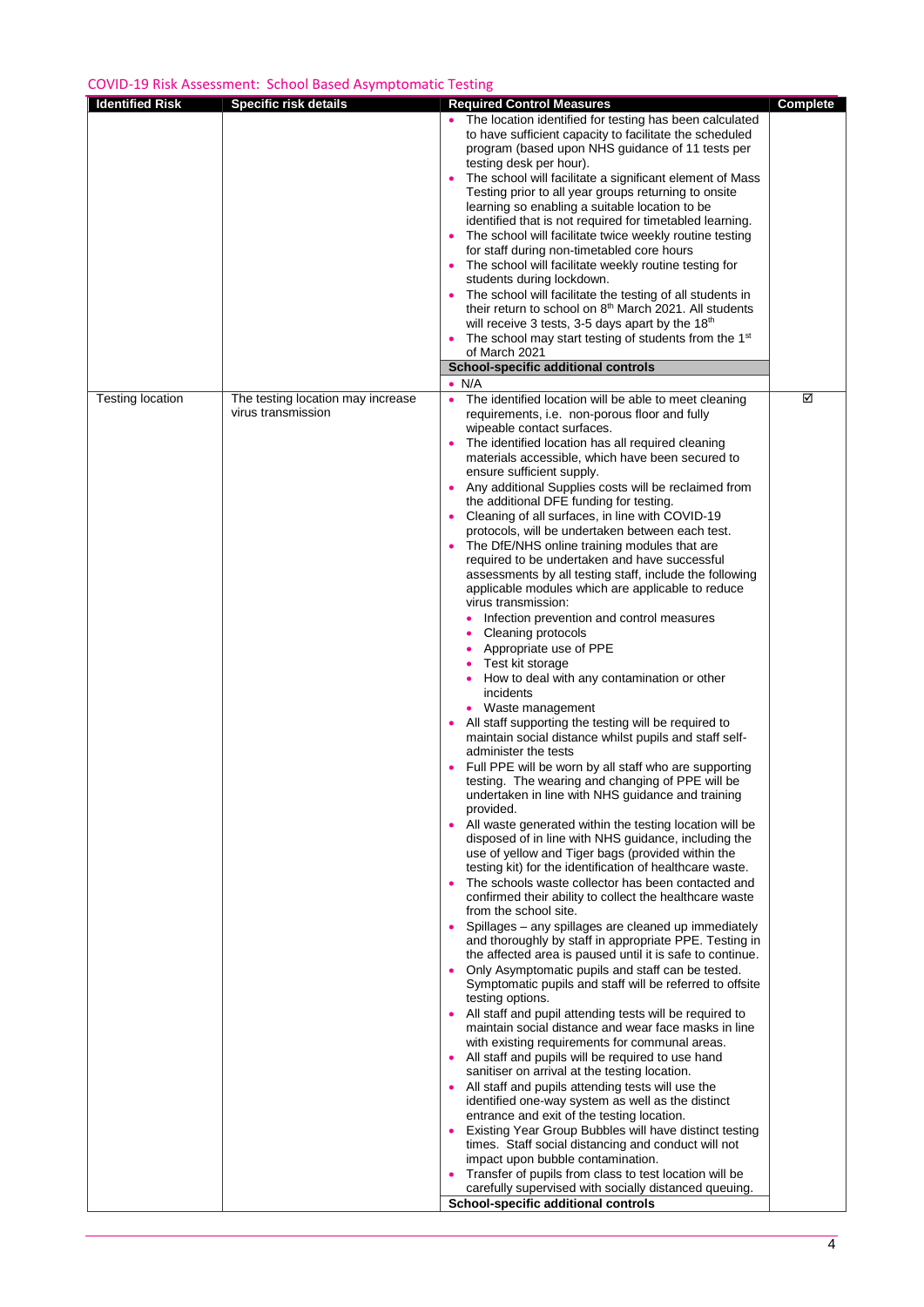| <b>Identified Risk</b>      | <b>Specific risk details</b>                                                                                              | <b>Required Control Measures</b><br>$\bullet$ N/A                                                                                                                                                                                                                                                                                                                                                                                                                                                                                                                                                                                                                                                                                                                                                                                                                                                                                                                                                                                                                                                                                                                                                                                                                                                                                                                                                                                                                                                                                                                                                                                                                                                                                                                                                                                                                                                                                                                                                                                                                                                                                                                                                                                                                                                                                                                                                                                                                                                                                                                                                                                                                                                                                                                                                                                                                                                                                                                                                                                                                                                                                                                                                                                                                                             | <b>Complete</b> |
|-----------------------------|---------------------------------------------------------------------------------------------------------------------------|-----------------------------------------------------------------------------------------------------------------------------------------------------------------------------------------------------------------------------------------------------------------------------------------------------------------------------------------------------------------------------------------------------------------------------------------------------------------------------------------------------------------------------------------------------------------------------------------------------------------------------------------------------------------------------------------------------------------------------------------------------------------------------------------------------------------------------------------------------------------------------------------------------------------------------------------------------------------------------------------------------------------------------------------------------------------------------------------------------------------------------------------------------------------------------------------------------------------------------------------------------------------------------------------------------------------------------------------------------------------------------------------------------------------------------------------------------------------------------------------------------------------------------------------------------------------------------------------------------------------------------------------------------------------------------------------------------------------------------------------------------------------------------------------------------------------------------------------------------------------------------------------------------------------------------------------------------------------------------------------------------------------------------------------------------------------------------------------------------------------------------------------------------------------------------------------------------------------------------------------------------------------------------------------------------------------------------------------------------------------------------------------------------------------------------------------------------------------------------------------------------------------------------------------------------------------------------------------------------------------------------------------------------------------------------------------------------------------------------------------------------------------------------------------------------------------------------------------------------------------------------------------------------------------------------------------------------------------------------------------------------------------------------------------------------------------------------------------------------------------------------------------------------------------------------------------------------------------------------------------------------------------------------------------------|-----------------|
| <b>Staff Resources</b>      | The school is not able to identify<br>suitably trained and sufficient staff<br>to undertake the testing roles<br>required | A Trust Leader has been identified to lead and<br>$\bullet$<br>oversee the school-based testing program and<br>delegate the authority to the Quality Lead to direct<br>staff accordingly.<br>From the 8 <sup>th</sup> of March Schools will facilitate the<br>$\bullet$<br>testing of students 3 times, 3-5 days apart.<br>The required testing roles identified by the NHS to<br>support the testing program will be allocated to staff.<br>Staffing will be adequate to undertake the program<br>safely.<br>The testing team required for the testing has been<br>identified without the need to divert teaching staff<br>from learning.<br>The testing team is made up of volunteers recruited<br>$\bullet$<br>from non-teaching staff or from the school community<br>as a supporting 3 <sup>rd</sup> party workforce and agency staff.<br>Testing roles will be allocated in line with DfE/NHS<br>guidance to ensure identified responsibilities are with<br>school staff only.<br>Where existing staff agree to undertake a testing role<br>checks are made to ensure this is in line with agreed<br>terms and conditions of employment.<br>Screening/risk profiling of staff and volunteers on the<br>$\bullet$<br>testing team is undertaken to ensure suitability for the<br>role (e.g., age, underlying health conditions,<br>vulnerable family members).<br>Staffing levels are sufficient to allow breaks for staff<br>$\bullet$<br>to reduce risk of errors due to fatigue.<br>All testing staff will either be DBS checked, through<br>their school roles or work under direct supervision.<br>Pupils will be supervised at all times by DBS cleared<br>staff.<br>Additional remote logistical support is provided, as<br>appropriate, by the Trust, Local Authority, NHS, DFE<br>and Army.<br>The school will contact the RSC regional delivery<br>$\bullet$<br>directorate, in consultation with the Trust, if additional<br>support is required from the allocated 1,500 military<br>personnel identified for in-person support.<br>Additional resources of £15 per pupil have been<br>identified by the DfE and will be accessed as required<br>in line with the published DfE criteria.<br>The rapid testing type used requires low technical<br>$\bullet$<br>skills but is supported with training modules and<br>guidance documentation from the DfE/NHS.<br>Prior to starting testing, all staff with roles will be<br>specifically trained for the role they will execute using<br>DfE/NHS resources via the online training and<br>assessment platform, that has been provided in line<br>with stated requirements.<br>Only staff who have passed the assessments will be<br>permitted to commence testing. A record of testing<br>staff and their passing of the required modules will be<br>kept by the school.<br>• After the completion of training testing staff are<br>allowed time to practice onsite using the testing<br>devices provided.<br>The DfE Competency Assessment has been<br>completed for all staff roles to ensure their effective<br>operation of the criteria within their role. Any areas of<br>concern have been addressed with a review date set.<br>The Assessments are filed and securely stored.<br>School-specific additional controls | □               |
|                             |                                                                                                                           | $\bullet$ N/A                                                                                                                                                                                                                                                                                                                                                                                                                                                                                                                                                                                                                                                                                                                                                                                                                                                                                                                                                                                                                                                                                                                                                                                                                                                                                                                                                                                                                                                                                                                                                                                                                                                                                                                                                                                                                                                                                                                                                                                                                                                                                                                                                                                                                                                                                                                                                                                                                                                                                                                                                                                                                                                                                                                                                                                                                                                                                                                                                                                                                                                                                                                                                                                                                                                                                 | ☑               |
| <b>Legal Considerations</b> | The school has no legal right to<br>undertake onsite testing and may be<br>liable to legal challenge                      | All pupil, parent and staff communication has clearly<br>$\bullet$<br>communicated the legal position of the testing<br>programme.<br>The sharing of health data under the testing program<br>$\bullet$<br>is being facilitated within Safeguarding powers under<br>Section 175 of the Education Act 2002. This is<br>referred to within the Trust Privacy Notice and DfE<br>Testing Program Privacy Notice that has been made<br>available to pupils, parents, and Staff. A copy of this<br>is available for viewing at the testing location<br>reception.                                                                                                                                                                                                                                                                                                                                                                                                                                                                                                                                                                                                                                                                                                                                                                                                                                                                                                                                                                                                                                                                                                                                                                                                                                                                                                                                                                                                                                                                                                                                                                                                                                                                                                                                                                                                                                                                                                                                                                                                                                                                                                                                                                                                                                                                                                                                                                                                                                                                                                                                                                                                                                                                                                                                   |                 |